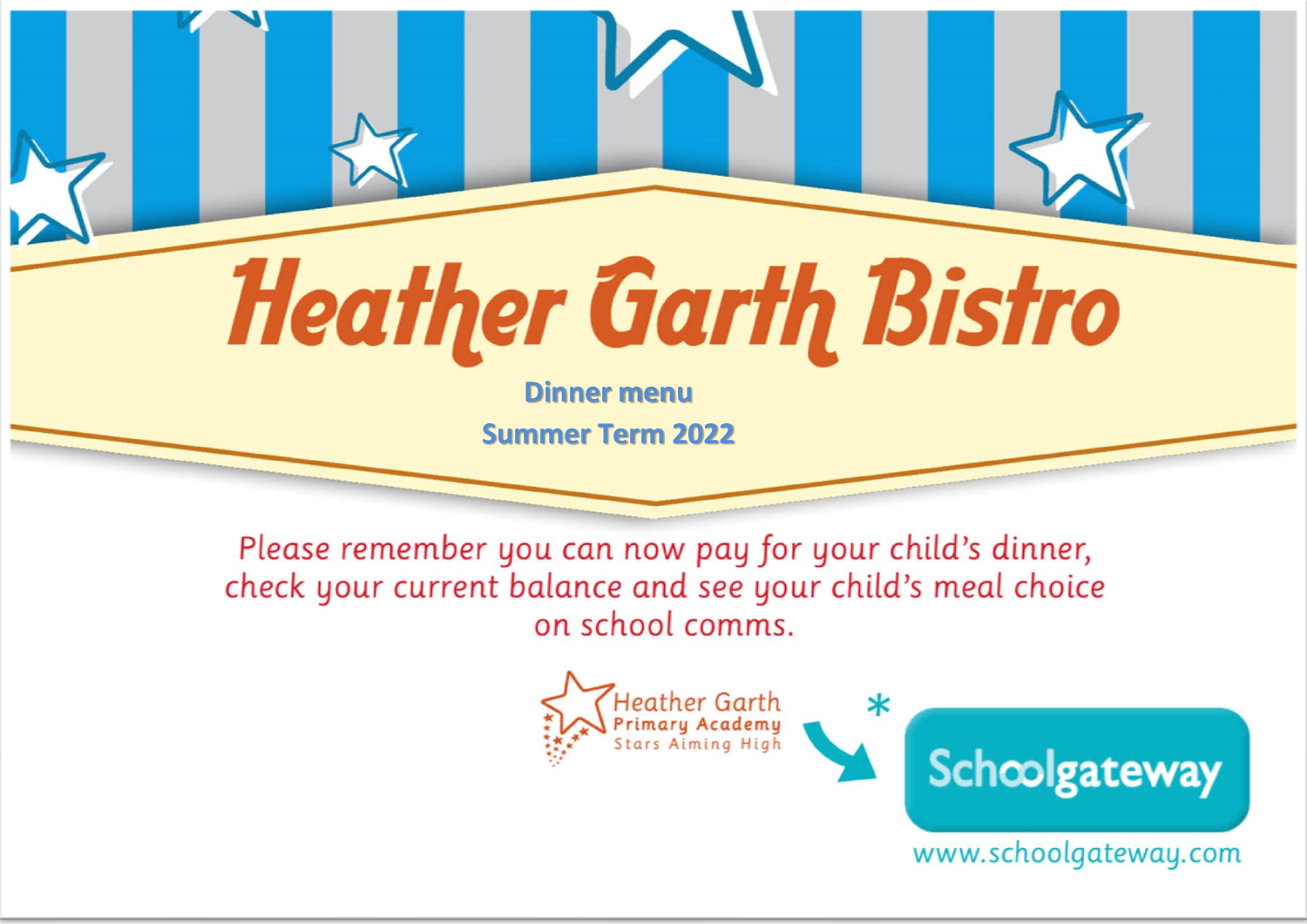

*Heather Garth Bistro Menu Week 1 Week commencing 25 April, 16 May, 6 & 27 June and 18 July 2022*

| Week 1             | <b>Monday</b>                                                                            | <b>Tuesday</b>                                                             | Wednesday                                                               | <b>Thursday</b>                                                        | <b>Friday</b>                               |  |
|--------------------|------------------------------------------------------------------------------------------|----------------------------------------------------------------------------|-------------------------------------------------------------------------|------------------------------------------------------------------------|---------------------------------------------|--|
| <b>Main Course</b> | Spaghetti Bolognaise<br>served with<br>Garlic Bread                                      | Roast Turkey &<br><b>Stuffing</b><br>served with<br><b>Mashed Potatoes</b> | Chicken Curry<br>served with<br><b>Rice</b>                             | Roast Gammon<br>served with<br><b>Roast Potatoes</b>                   | <b>Fish Fingers</b><br>served with<br>Chips |  |
| <b>Lite Bite</b>   | Jacket Potato<br>with Assorted Fillings<br>including<br>Veggie Sausage &<br><b>Beans</b> | Jacket Potato<br>with Assorted Fillings<br>including<br>Cheese & Coleslaw  | Jacket Potato<br>with Assorted Fillings<br>including<br>Tuna Mayonnaise | Jacket Potato<br>with Assorted Fillings<br>including<br>Cheese & Beans | Jacket Potato<br>with Assorted Fillings     |  |
| <b>Veggies</b>     | Garden Peas<br>Sweetcorn                                                                 | Cabbage<br><b>Fresh Carrot Batons</b>                                      | Mixed Vegetables                                                        | Green Beans<br>Carrots                                                 | Spaghetti Hoops<br>Garden Peas              |  |
| <b>Dessert</b>     | Homemade Oat<br>Cookies                                                                  | Jelly & Ice Cream                                                          | Iced Sponge & Custard                                                   | Jam Tart                                                               | <b>Ginger Bread Biscuit</b>                 |  |
| <b>Drinks</b>      | Jugs of fresh water on each table every day                                              |                                                                            |                                                                         |                                                                        |                                             |  |
| <b>Daily</b>       | Self-Serve Salad Bar, Yoghurts, Cheese and Crackers and Fruit Pots                       |                                                                            |                                                                         |                                                                        |                                             |  |

*May we remind you of our school meals debt policy:- If your child orders a school meal, you MUST pay in advance. A school meal costs £2.20 per day (£11.00 per week).*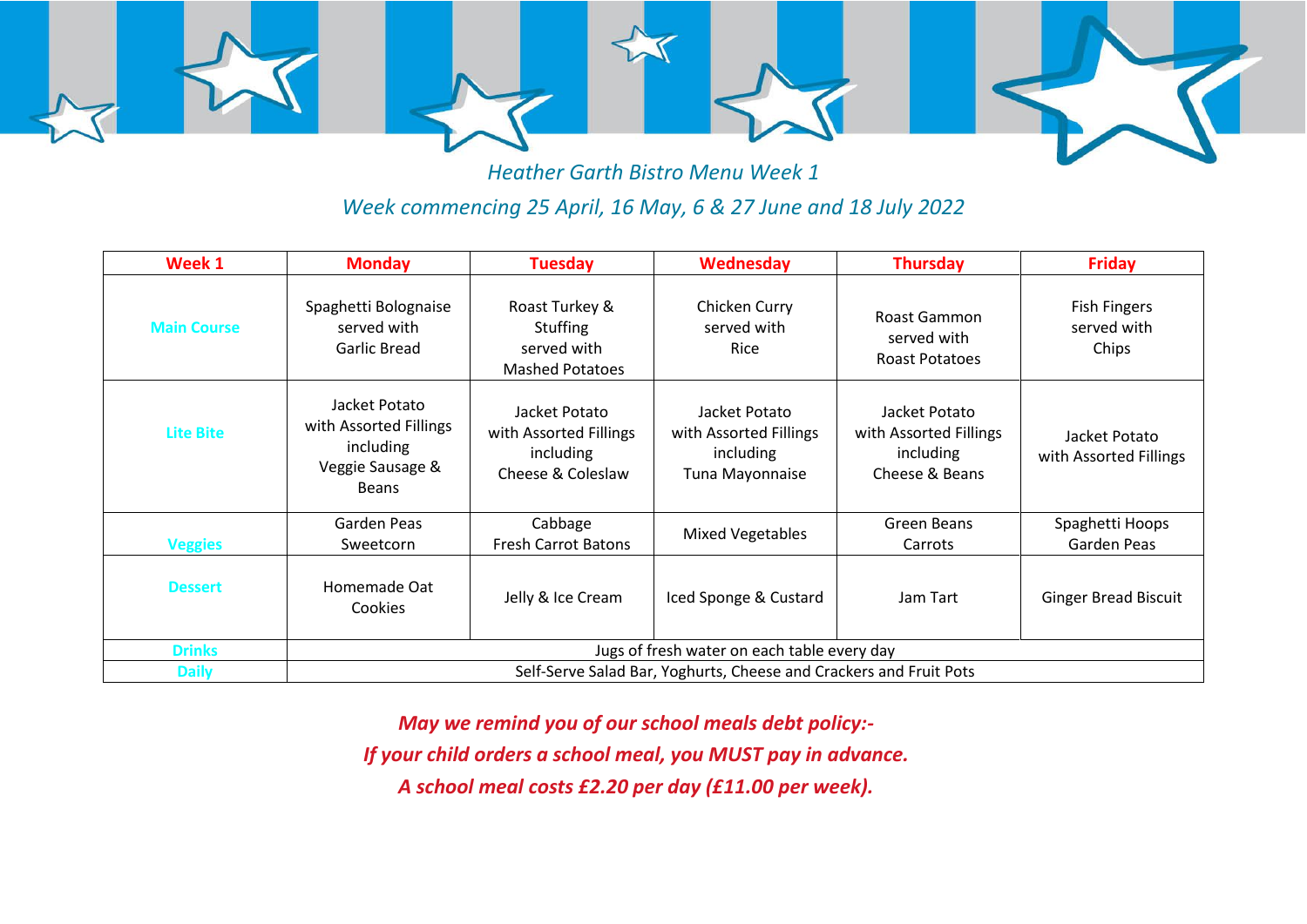

*Heather Garth Bistro Menu Week 2 Week commencing 2 & 23 May, 13 June and 4 July 2022*

| Week 2             | <b>Monday</b>                                                             | <b>Tuesday</b>                                                                           | Wednesday                                                         | <b>Thursday</b>                                                        | <b>Friday</b>                           |  |  |
|--------------------|---------------------------------------------------------------------------|------------------------------------------------------------------------------------------|-------------------------------------------------------------------|------------------------------------------------------------------------|-----------------------------------------|--|--|
| <b>Main Course</b> | Pork Sausage Roll<br>served with<br><b>Potato Smiles</b>                  | Roast Chicken &<br>Yorkshire Pudding<br>served with<br><b>Mashed Potatoes</b>            | All Day Breakfast                                                 | Chicken Burger in a Bun<br>served with<br><b>Smiley Faces</b>          | Fillet of Fish<br>served with<br>Chips  |  |  |
| <b>Lite Bite</b>   | Jacket Potato<br>with Assorted Fillings<br>including<br>Cheese & Coleslaw | Jacket Potato<br>with Assorted Fillings<br>including<br>Veggie Sausage &<br><b>Beans</b> | Jacket Potato<br>with Assorted Fillings<br>including<br>Tuna Mayo | Jacket Potato<br>with Assorted Fillings<br>including<br>Cheese & Beans | Jacket Potato<br>with Assorted Fillings |  |  |
|                    | Garden Peas                                                               | Carrots                                                                                  | Beans                                                             | Spaghetti Hoops                                                        | <b>Baked Beans</b>                      |  |  |
| <b>Veggies</b>     | <b>Baked Beans</b>                                                        | Fresh Broccoli                                                                           | Tomatoes                                                          |                                                                        | Garden Peas                             |  |  |
| <b>Dessert</b>     | <b>Chocolate Muffin Cake</b>                                              | Ice Cream                                                                                | Feather Iced Sponge<br>and Custard                                | <b>Strawberry Mousse</b>                                               | Jelly & Fruit                           |  |  |
| <b>Drinks</b>      | Jugs of fresh water on each table everyday                                |                                                                                          |                                                                   |                                                                        |                                         |  |  |
| <b>Daily</b>       | Self-Serve Salad Bar, Yoghurts, Cheese and Crackers and Fruit Pots        |                                                                                          |                                                                   |                                                                        |                                         |  |  |

*Your child's dinner account MUST ALWAYS BE IN CREDIT and never in arrears.* 

*It is your responsibility to check your child's dinner account on* 

*a regular basis and to ensure that it has sufficient funds on for any meals ordered.*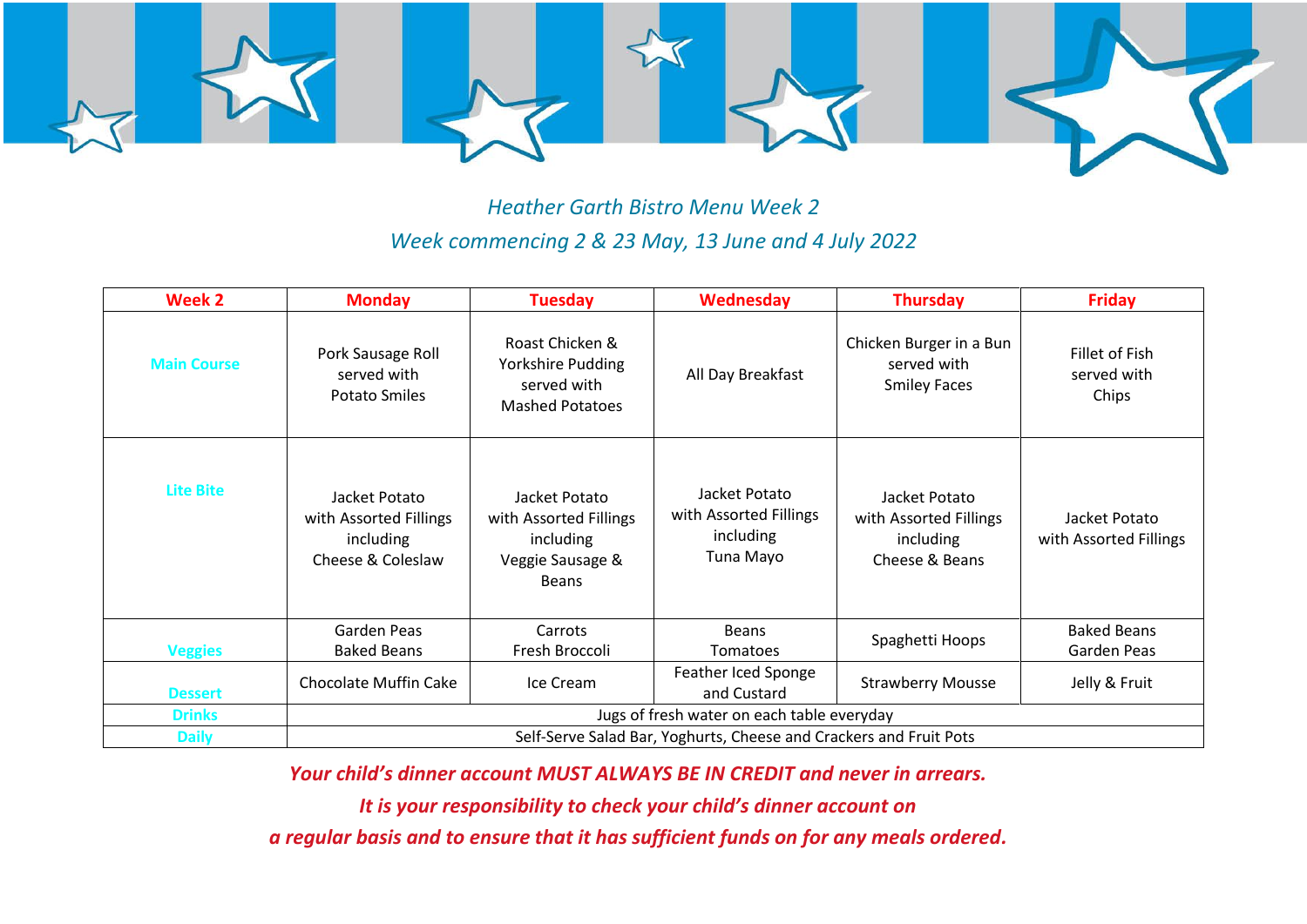

*Heather Garth Bistro Menu Week 3 Week commencing 9 May, 20 June and 11 July 2022*

| Week 3           | <b>Monday</b>                                                             | <b>Tuesday</b>                                                                           | <b>Wednesday</b>                                                                     | <b>Thursday</b>                                                         | <b>Friday</b>                            |  |
|------------------|---------------------------------------------------------------------------|------------------------------------------------------------------------------------------|--------------------------------------------------------------------------------------|-------------------------------------------------------------------------|------------------------------------------|--|
| <b>Option 1</b>  | <b>Assorted Pizza Slices</b><br>served with<br>Potato Wedges              | Roast Pork &<br>Yorkshire Pudding<br>served with<br><b>Mashed Potatoes</b>               | Chicken in Tomato and<br><b>Basil Sauce</b><br>served with<br>Pasta and Crusty Bread | <b>Butchers Sausage</b><br>served with<br><b>Mashed Potatoes</b>        | <b>Fish Cake</b><br>served with<br>Chips |  |
| <b>Lite Bite</b> | Jacket Potato<br>with Assorted Fillings<br>including<br>Cheese & Coleslaw | Jacket Potato<br>with Assorted Fillings<br>including<br>Veggie Sausage &<br><b>Beans</b> | Jacket Potato<br>with Assorted Fillings<br>including<br>Cheese & Beans               | Jacket Potato<br>with Assorted Fillings<br>including<br>Tuna Mayonnaise | Jacket Potato<br>with Assorted Fillings  |  |
| <b>Veggies</b>   | <b>Mixed Vegetables</b>                                                   | Carrots<br>Cauliflower                                                                   | Garden Peas<br>Sweetcorn                                                             | Carrots<br>Green Beans                                                  | <b>Baked Beans</b><br>Garden Peas        |  |
| <b>Dessert</b>   | HM Chocolate Chip<br>Cookie                                               | Jelly & Ice Cream                                                                        | <b>Summer Berry Muffins</b>                                                          | Lemon Sponge                                                            | <b>Strawberry Mousse</b>                 |  |
| <b>Drinks</b>    | Jugs of fresh water on each table everyday                                |                                                                                          |                                                                                      |                                                                         |                                          |  |
| <b>Daily</b>     | Self-Serve Salad Bar, Yoghurts, Cheese and Crackers and Fruit Pots        |                                                                                          |                                                                                      |                                                                         |                                          |  |

*We follow these guidelines very strictly and would appreciate your co-operation.*

*All food costs come out of the school budget, and therefore, any debt has to be covered from money that would normally be spent on your child's education.*